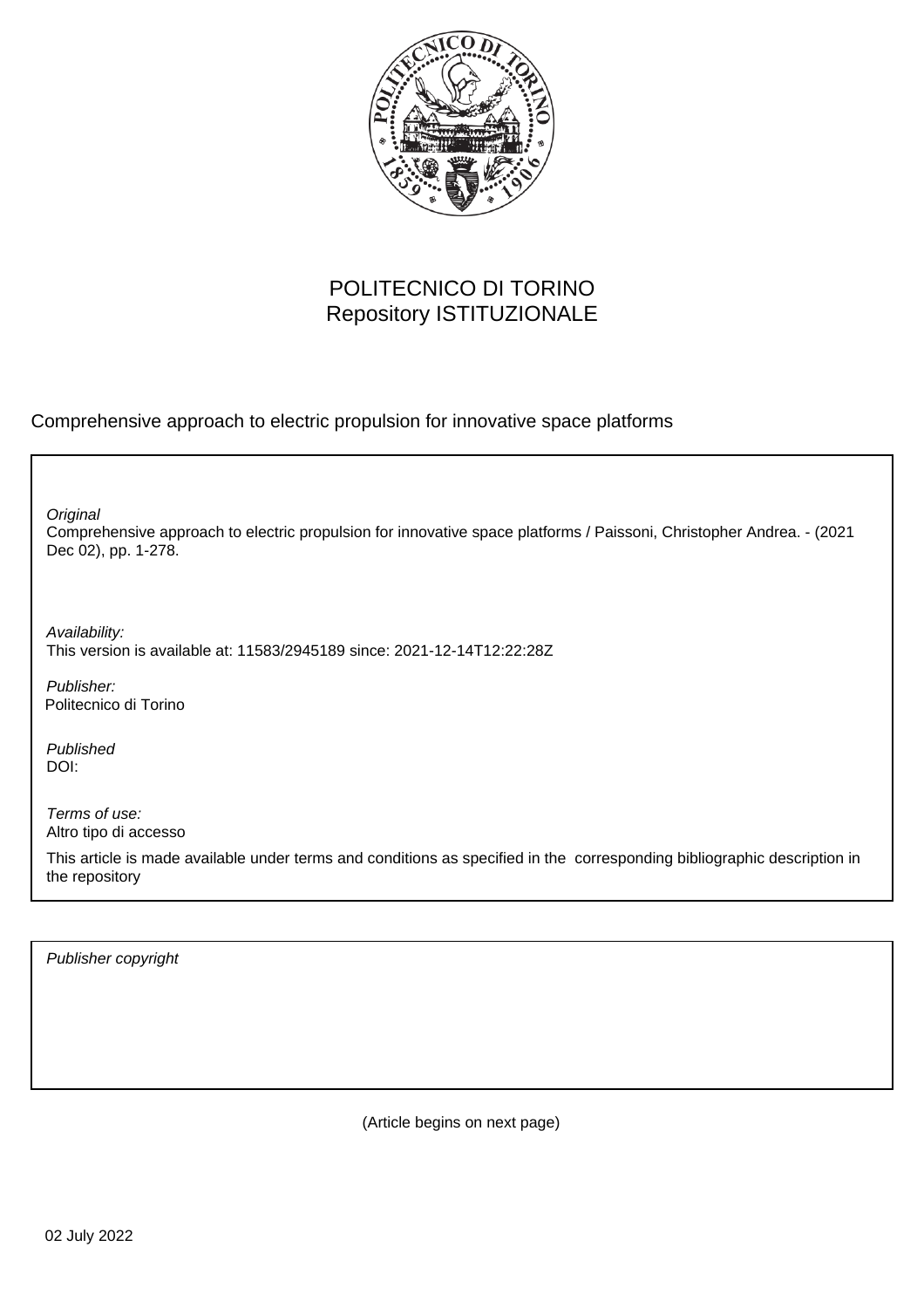## **COMPREHENSIVE APPROACH TO ELECTRIC PROPULSION FOR INNOVATIVE SPACE PLATFORMS**

## **Christopher Andrea Paissoni**

## **Summary**

This dissertation investigates the new mission opportunities and methods enabled by innovative propulsion space systems based on electric propulsion devices. In recent years, the international community has advanced new technological development roadmaps targeting expanding the utilisation activities in space toward future challenges. Among the identified roadmap building blocks, the electric propulsion field has been recognised as one of the most impacting sectors where several innovations could represent true cornerstones. In particular, the consolidation of the adoption of Hall Thruster devices has nowadays enabled the possibility of adopting innovative architecture alternatives to extend the benefits of these technologies further. Embracing these benefits and considering the new space market needs, space system concepts already presented in the past can be renewed for a feasibility assessment.

This is the case of the space tug proposed to provide On-Orbit Servicing for the Geostationary market. This reusable system should transfer telecommunication satellites from their deployment orbit up to their final GEO positions. In addition, it can be exploited for relocated the telecom satellites to a new GEO position to capitalise on free-market shares. To obtain the preliminary design at the component level of the space tug, including the capability of analysing the alternative propulsion subsystem architectures, a multi-input/output software tool has been developed. This userfriendly virtual environment allows the derivation of the main mission and system budgets sizing of the space tug subsystems pat the component level in an iterative process with a trajectory propagator necessary to simulate the predefined mission profile.

Then, the optimal space tug configurations are evaluated by mean of a trade-off analysis among the considered alternative design solutions considering figures of merit which guarantees the pros and cons of the alternative propulsion subsystem architecture impacts.